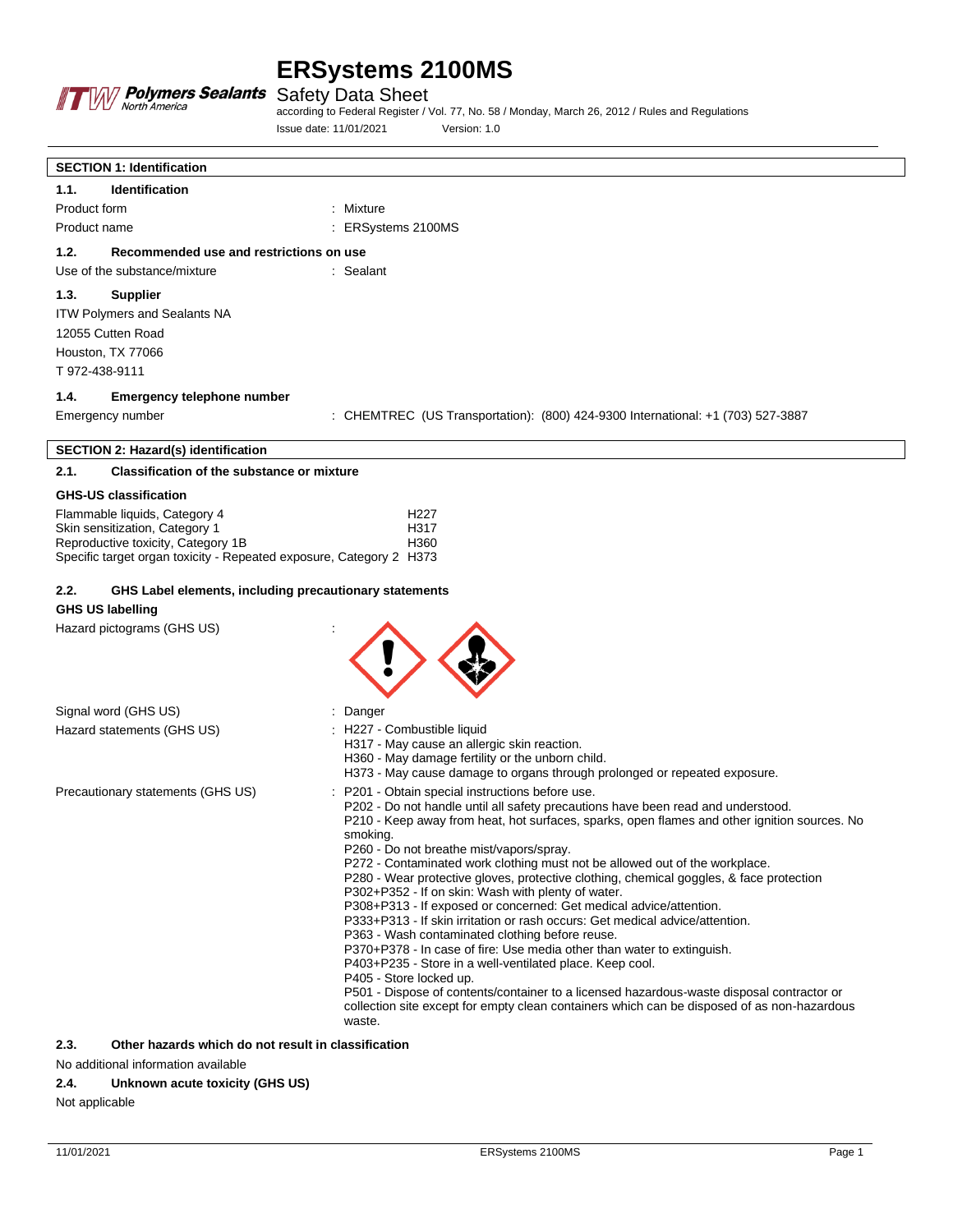## Safety Data Sheet

according to Federal Register / Vol. 77, No. 58 / Monday, March 26, 2012 / Rules and Regulations

### **SECTION 3: Composition/information on ingredients**

### **3.1. Substances**

Not applicable

### **3.2. Mixtures**

| <b>Name</b>                                                        | <b>Product identifier</b> | $\frac{9}{6}$ * |
|--------------------------------------------------------------------|---------------------------|-----------------|
| Toluene                                                            | (CAS-No.) 108-88-3        | $1 - 5$         |
| Bis(2-ethylhexyl) phthalate                                        | (CAS-No.) 117-81-7        | $0.1 - 1$       |
| Bis(1,2,2,6,6-pentamethyl-4-piperidyl) sebacate                    | (CAS-No.) 41556-26-7      | $0.1 - 1$       |
| Decanedioic acid, methyl 1,2,2,6,6-pentamethyl-4-piperidinyl ester | (CAS-No.) 82919-37-7      | $0.1 - 1$       |
| N-[3-(Trimethyoxysilyl)propyl]-1,2-ethanediamine                   | (CAS-No.) 1760-24-3       | $0.1 - 1$       |
| Dibutyltin oxide                                                   | (CAS-No.) 818-08-6        | $0.1 - 1$       |

**\* In accordance with paragraph (i) of the OSHA Hazard Communication Standard (29 CFR §1910.1200), the specific chemical identity or exact weight % has been withheld as a trade secret.**

| <b>SECTION 4: First-aid measures</b>                            |                                                                                                                                                                                                                           |  |
|-----------------------------------------------------------------|---------------------------------------------------------------------------------------------------------------------------------------------------------------------------------------------------------------------------|--|
| Description of first aid measures<br>4.1.                       |                                                                                                                                                                                                                           |  |
| First-aid measures general                                      | : If exposed or concerned, get medical attention/advice. Show this safety data sheet to the<br>doctor in attendance. Wash contaminated clothing before re-use. Never give anything to an<br>unconscious person.           |  |
| First-aid measures after inhalation                             | : IF INHALED: Remove to fresh air and keep at rest in a position comfortable for breathing. Get<br>medical attention. If breathing is difficult, supply oxygen. If breathing has stopped, give artificial<br>respiration. |  |
| First-aid measures after skin contact                           | : IF ON SKIN (or clothing): Remove affected clothing and wash all exposed skin with water for at<br>least 15 minutes. If irritation develops or persists, get medical attention immediately.                              |  |
| First-aid measures after eye contact                            | : IF IN EYES: Immediately flush with plenty of water for at least 15 minutes. Remove contact<br>lenses if present and easy to do so. Get medical attention immediately. Continue rinsing.                                 |  |
| First-aid measures after ingestion                              | : IF SWALLOWED: rinse mouth thoroughly. Do not induce vomiting without advice from poison<br>control center or medical professional. Get medical attention immediately.                                                   |  |
| 4.2.<br>Most important symptoms and effects (acute and delayed) |                                                                                                                                                                                                                           |  |
| Symptoms/effects                                                | : May cause an allergic skin reaction. May damage fertility. May damage the unborn child. May<br>cause damage to organs through prolonged or repeated exposure.                                                           |  |
| Symptoms/effects after inhalation                               | : May cause respiratory irritation.                                                                                                                                                                                       |  |
| Symptoms/effects after skin contact                             | : May cause an allergic skin reaction.                                                                                                                                                                                    |  |
| Symptoms/effects after eye contact                              | : May cause eye irritation.                                                                                                                                                                                               |  |
| Symptoms/effects after ingestion                                | : May cause gastrointestinal irritation.                                                                                                                                                                                  |  |
| Chronic symptoms                                                | : May cause an allergic skin reaction. May damage fertility. May damage the unborn child. May                                                                                                                             |  |

### **4.3. Immediate medical attention and special treatment, if necessary**

### No additional information available.

| <b>SECTION 5: Fire-fighting measures</b> |                                                                |                                                                                                                                                                         |     |
|------------------------------------------|----------------------------------------------------------------|-------------------------------------------------------------------------------------------------------------------------------------------------------------------------|-----|
| 5.1.                                     | Suitable (and unsuitable) extinguishing media                  |                                                                                                                                                                         |     |
| Suitable extinguishing media             |                                                                | : Dry powder. Foam. Carbon dioxide.                                                                                                                                     |     |
| 5.2.                                     | Specific hazards arising from the chemical                     |                                                                                                                                                                         |     |
| Fire hazard                              |                                                                | : Combustible liquid.                                                                                                                                                   |     |
| <b>Explosion hazard</b>                  |                                                                | : No data available.                                                                                                                                                    |     |
| Reactivity                               |                                                                | : No dangerous reactions known under normal conditions of use.                                                                                                          |     |
| 5.3.                                     | Special protective equipment and precautions for fire-fighters |                                                                                                                                                                         |     |
| Precautionary measures fire              |                                                                | : Keep away from heat, hot surfaces, sparks, open flames and other ignition sources. No<br>smoking.                                                                     |     |
| Firefighting instructions                |                                                                | : Use water spray or fog for cooling exposed containers. Exercise caution when fighting any<br>chemical fire. Do not dispose of fire-fighting water in the environment. |     |
| Protection during firefighting           |                                                                | : Do not enter fire area without proper protective equipment, including respiratory protection.<br>Self-contained breathing apparatus.                                  |     |
| Other information                        |                                                                | : Under fire conditions closed containers may rupture or explode.                                                                                                       |     |
|                                          |                                                                |                                                                                                                                                                         |     |
| 11/01/2021                               |                                                                | ERSystems 2100MS                                                                                                                                                        | 2/9 |

cause damage to organs through prolonged or repeated exposure.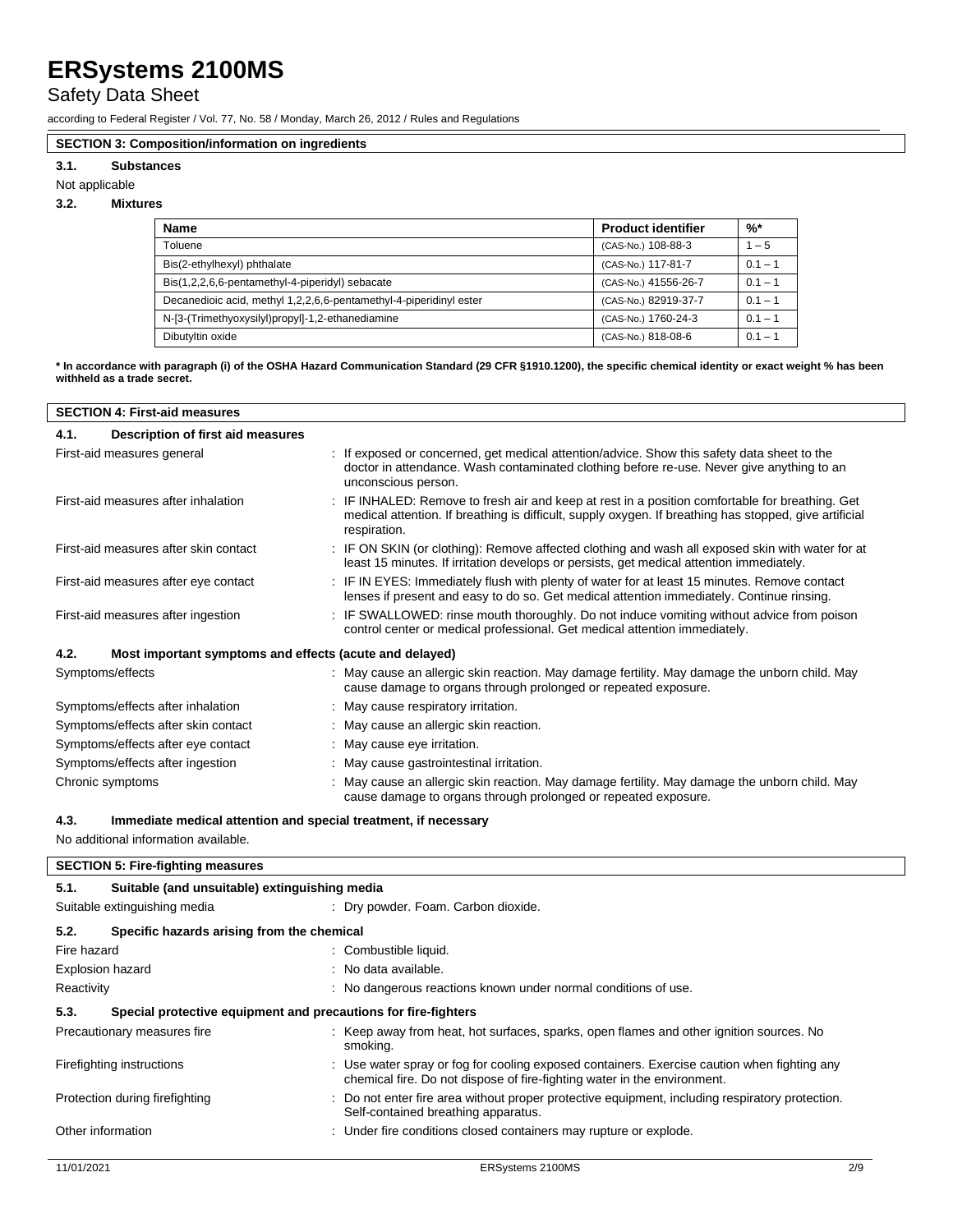# Safety Data Sheet

 $\overline{\phantom{a}}$ 

according to Federal Register / Vol. 77, No. 58 / Monday, March 26, 2012 / Rules and Regulations

|        | <b>SECTION 6: Accidental release measures</b>                       |                                                                                                                                                                                                                                                                                                                                                                                                                                                                                                                                                                                                                                                                                                                                                                                                                                                                                                                                                   |
|--------|---------------------------------------------------------------------|---------------------------------------------------------------------------------------------------------------------------------------------------------------------------------------------------------------------------------------------------------------------------------------------------------------------------------------------------------------------------------------------------------------------------------------------------------------------------------------------------------------------------------------------------------------------------------------------------------------------------------------------------------------------------------------------------------------------------------------------------------------------------------------------------------------------------------------------------------------------------------------------------------------------------------------------------|
| 6.1.   | Personal precautions, protective equipment and emergency procedures |                                                                                                                                                                                                                                                                                                                                                                                                                                                                                                                                                                                                                                                                                                                                                                                                                                                                                                                                                   |
|        | General measures                                                    | : Evacuate area. Ventilate area. Keep upwind. Spill should be handled by trained cleaning<br>personnel properly equipped with respiratory and eye protection.                                                                                                                                                                                                                                                                                                                                                                                                                                                                                                                                                                                                                                                                                                                                                                                     |
| 6.1.1. | For non-emergency personnel                                         |                                                                                                                                                                                                                                                                                                                                                                                                                                                                                                                                                                                                                                                                                                                                                                                                                                                                                                                                                   |
|        | Protective equipment                                                | : Wear Protective equipment as described in Section 8.                                                                                                                                                                                                                                                                                                                                                                                                                                                                                                                                                                                                                                                                                                                                                                                                                                                                                            |
|        | Emergency procedures                                                | Evacuate unnecessary personnel.                                                                                                                                                                                                                                                                                                                                                                                                                                                                                                                                                                                                                                                                                                                                                                                                                                                                                                                   |
| 6.1.2. | For emergency responders                                            |                                                                                                                                                                                                                                                                                                                                                                                                                                                                                                                                                                                                                                                                                                                                                                                                                                                                                                                                                   |
|        | Protective equipment                                                | : Wear suitable protective clothing, gloves and eye or face protection. Approved supplied-air<br>respirator, in case of emergency.                                                                                                                                                                                                                                                                                                                                                                                                                                                                                                                                                                                                                                                                                                                                                                                                                |
| 6.2.   | <b>Environmental precautions</b>                                    |                                                                                                                                                                                                                                                                                                                                                                                                                                                                                                                                                                                                                                                                                                                                                                                                                                                                                                                                                   |
|        |                                                                     | Prevent entry to sewers and public waters. Notify authorities if liquid enters sewers or public waters. Avoid release to the environment.                                                                                                                                                                                                                                                                                                                                                                                                                                                                                                                                                                                                                                                                                                                                                                                                         |
| 6.3.   | Methods and material for containment and cleaning up                |                                                                                                                                                                                                                                                                                                                                                                                                                                                                                                                                                                                                                                                                                                                                                                                                                                                                                                                                                   |
|        | For containment/cleaning up                                         | : SMALL SPILL: Dike area to contain spill. Take precautions as necessary to prevent<br>contamination of ground and surface waters. Recover spilled material on absorbent, such as<br>sawdust or vermiculite, and sweep into closed containers for disposal. After all visible traces,<br>including ignitable vapors, have been removed, thoroughly wet vacuum the area. Do not flush<br>to sewer. If area of spill is porous, remove as much contaminated earth and gravel, etc. as<br>necessary and place in closed containers for disposal. Only those persons who are adequately<br>trained, authorized, and wearing the required personal protective equipment (PPE) should<br>participate in spill response and clean-up.                                                                                                                                                                                                                    |
|        |                                                                     | LARGE SPILL: Keep spectators away. Only those persons who are adequately trained,<br>authorized and wearing the required personal protective equipment (PPE) should participate in<br>spill response and clean-up. Ventilate the area by natural means or by explosion proof means<br>(i.e. fans). Know and prepare for spill response before using or handling this product. Eliminate<br>all ignition sources (flames, hot surfaces, portable heaters and sources of electrical, static, or<br>frictional sparks). Dike and contain spill with inert material (e.g. sand, earth). Transfer liquids to<br>covered and labeled metal containers for recovery or disposal, or remove with inert absorbent.<br>Use only non-sparking tools and appropriate PPE. Place absorbent diking materials in covered<br>metal containers for disposal. Prevent contamination of sewers, streams, and groundwater with<br>spilled material or used absorbent. |

### **6.4. Reference to other sections**

See Sections 8 and 13.

| <b>SECTION 7: Handling and storage</b> |                                                              |                                                                                                                                                                                                                                                                                                                                                                                                                                                                                                                                                                                                                                                                                                                                                                                                                                                                                                                                                                                                                     |
|----------------------------------------|--------------------------------------------------------------|---------------------------------------------------------------------------------------------------------------------------------------------------------------------------------------------------------------------------------------------------------------------------------------------------------------------------------------------------------------------------------------------------------------------------------------------------------------------------------------------------------------------------------------------------------------------------------------------------------------------------------------------------------------------------------------------------------------------------------------------------------------------------------------------------------------------------------------------------------------------------------------------------------------------------------------------------------------------------------------------------------------------|
| 7.1.                                   | Precautions for safe handling                                |                                                                                                                                                                                                                                                                                                                                                                                                                                                                                                                                                                                                                                                                                                                                                                                                                                                                                                                                                                                                                     |
| Precautions for safe handling          |                                                              | : For professional or industrial use only. Follow label instructions. Keep out of reach of children.<br>Not for consumption. No smoking. Do not breathe vapors. Avoid contact with body. Turn off all<br>pilot lights, flames, stoves, heaters, electric motors, welding equipment and other sources of<br>ignition. Empty containers must not be washed and re-used for any purpose. Contact lens<br>wearers must wear protective eye wear around chemical vapors and liquid. Wash hands<br>thoroughly after handling. Flammable vapors may cause flash fire or ignite explosively. To<br>prevent build-up of vapors, use adequate natural and/or mechanical ventilation (e.g. open all<br>windows and doors to achieve cross ventilation). Containers may be hazardous when empty.<br>Never use welding or cutting torch on or near container. Do not cut, drill, grind, or expose<br>containers to heat, sparks, static electricity or other source of ignition. Explosion may occur<br>causing injury or death. |
| 7.2.                                   | Conditions for safe storage, including any incompatibilities |                                                                                                                                                                                                                                                                                                                                                                                                                                                                                                                                                                                                                                                                                                                                                                                                                                                                                                                                                                                                                     |
|                                        | Technical measures                                           | : Empty containers retain product residue and can be hazardous.                                                                                                                                                                                                                                                                                                                                                                                                                                                                                                                                                                                                                                                                                                                                                                                                                                                                                                                                                     |
|                                        | Storage conditions                                           | : Store in a dry, cool and well-ventilated place. Keep the container tightly closed.                                                                                                                                                                                                                                                                                                                                                                                                                                                                                                                                                                                                                                                                                                                                                                                                                                                                                                                                |
|                                        | Heat and ignition sources                                    | : Avoid ignition sources.                                                                                                                                                                                                                                                                                                                                                                                                                                                                                                                                                                                                                                                                                                                                                                                                                                                                                                                                                                                           |

## **SECTION 8: Exposure controls/personal protection**

### **8.1. Control parameters**

| Toluene (108-88-3) |                     |        |
|--------------------|---------------------|--------|
| ACGIH              | ACGIH OEL TWA [ppm] | 20 ppm |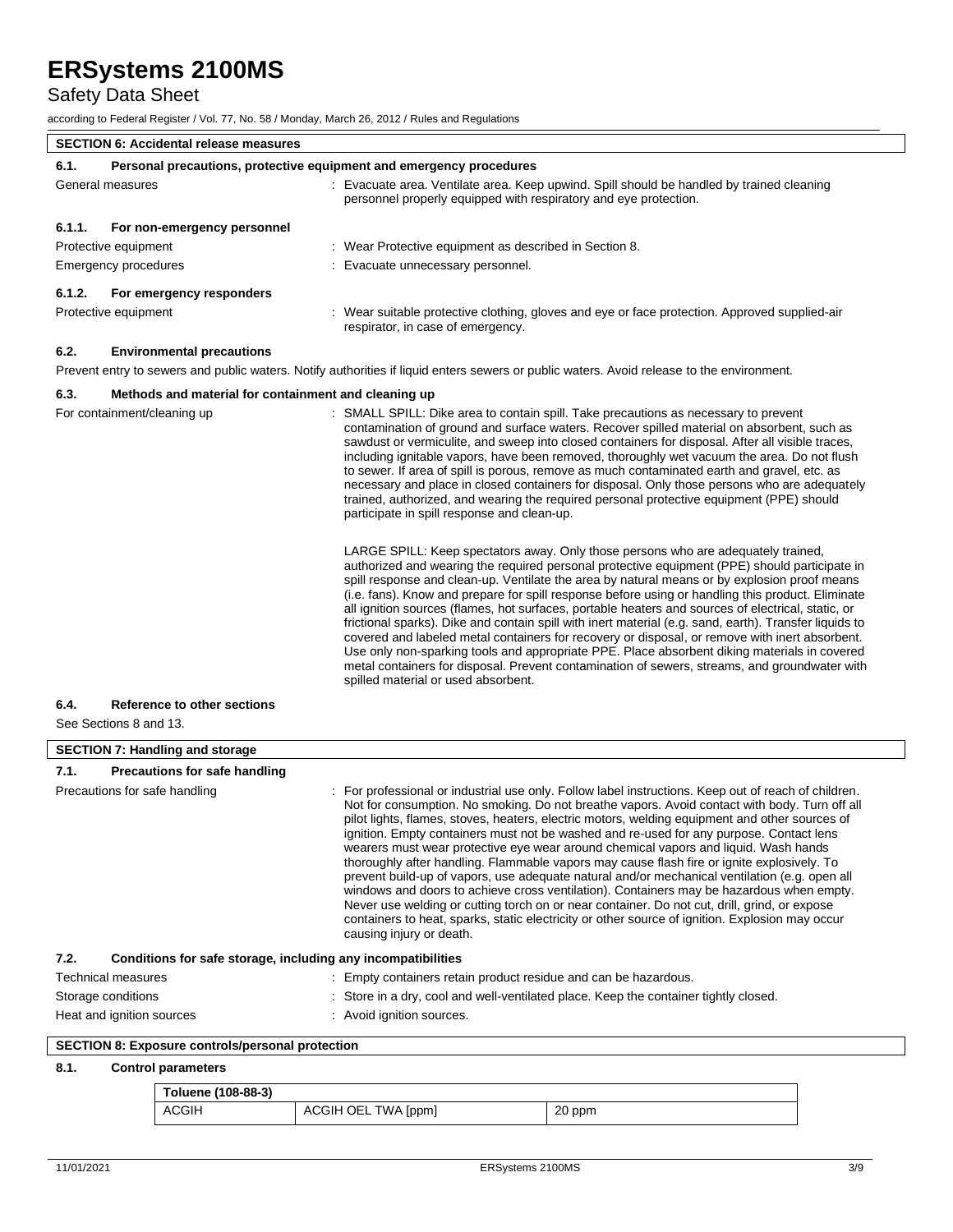Safety Data Sheet

according to Federal Register / Vol. 77, No. 58 / Monday, March 26, 2012 / Rules and Regulations

| Toluene (108-88-3)                     |                                                                                             |                                                                                                                                                              |
|----------------------------------------|---------------------------------------------------------------------------------------------|--------------------------------------------------------------------------------------------------------------------------------------------------------------|
| ACGIH                                  | Remark (ACGIH)                                                                              | TLV® Basis: CNS, visual & hearing<br>impair; female repro system eff;<br>pregnancy loss. Notations: OTO; A4 (Not<br>classifiable as a Human Carcinogen); BEI |
| <b>ACGIH</b>                           | Regulatory reference                                                                        | ACGIH 2021                                                                                                                                                   |
| <b>OSHA</b>                            | OSHA PEL TWA [2]                                                                            | 200 ppm                                                                                                                                                      |
| <b>OSHA</b>                            | OSHA PEL C [ppm]                                                                            | 300 ppm (500 ppm Peak [10 minutes])                                                                                                                          |
| OSHA                                   | Acceptable maximum peak above the<br>acceptable ceiling concentration for an 8-<br>hr shift | 500 ppm 10 mins.                                                                                                                                             |
| <b>OSHA</b>                            | Regulatory reference (US-OSHA)                                                              | <b>OSHA Annotated Table Z-2</b>                                                                                                                              |
| <b>IDLH</b>                            | <b>IDLH</b> [ppm]                                                                           | 500 ppm                                                                                                                                                      |
| <b>NIOSH</b>                           | NIOSH REL TWA                                                                               | $375$ mg/m <sup>3</sup>                                                                                                                                      |
| <b>NIOSH</b>                           | NIOSH REL TWA [ppm]                                                                         | $100$ ppm                                                                                                                                                    |
| <b>NIOSH</b>                           | <b>NIOSH REL STEL</b>                                                                       | 560 mg/m <sup>3</sup>                                                                                                                                        |
| <b>NIOSH</b>                           | NIOSH REL STEL [ppm]                                                                        | 150 ppm                                                                                                                                                      |
|                                        | Bis(1,2,2,6,6-pentamethyl-4-piperidyl) sebacate (41556-26-7)                                |                                                                                                                                                              |
| <b>ACGIH</b>                           | Remark (ACGIH)                                                                              | OELs not established                                                                                                                                         |
| OSHA                                   | Remark (OSHA)                                                                               | OELs not established                                                                                                                                         |
| Bis(2-ethylhexyl) phthalate (117-81-7) |                                                                                             |                                                                                                                                                              |
| <b>ACGIH</b>                           | <b>ACGIH OEL TWA</b>                                                                        | $5$ mg/m <sup>3</sup>                                                                                                                                        |
| OSHA                                   | OSHA PEL TWA [1]                                                                            | 5 mg/m <sup>3</sup> (listed under Di-sec-octyl<br>phthalate) vacated                                                                                         |
| <b>OSHA</b>                            | OSHA PEL STEL [1]                                                                           | 10 mg/m <sup>3</sup> (Di-sec-octyl phthalate) vacated                                                                                                        |
|                                        | Decanedioic acid, methyl 1,2,2,6,6-pentamethyl-4-piperidinyl ester (82919-37-7)             |                                                                                                                                                              |
| <b>ACGIH</b>                           | Remark (ACGIH)                                                                              | OELs not established                                                                                                                                         |
| OSHA                                   | Remark (OSHA)                                                                               | OELs not established                                                                                                                                         |
|                                        | N-[3-(Trimethyoxysilyl)propyl]-1,2-ethanediamine (1760-24-3)                                |                                                                                                                                                              |
| <b>ACGIH</b>                           | Remark (ACGIH)                                                                              | OELs not established                                                                                                                                         |
| OSHA                                   | Remark (OSHA)                                                                               | OELs not established                                                                                                                                         |
| Dibutyltin oxide (818-08-6)            |                                                                                             |                                                                                                                                                              |
| <b>ACGIH</b>                           | Remark (ACGIH)                                                                              | OELs not established                                                                                                                                         |
| OSHA                                   | Remark (OSHA)                                                                               | OELs not established                                                                                                                                         |
|                                        |                                                                                             |                                                                                                                                                              |

## **8.2. Appropriate engineering controls**

Appropriate engineering controls : Provide adequate general and local exhaust ventilation. Use process enclosures, local exhaust ventilation, or other engineering controls to control airborne levels below recommended exposure limits. Use explosion-proof equipment with flammable materials. Ensure adequate ventilation, especially in confined areas.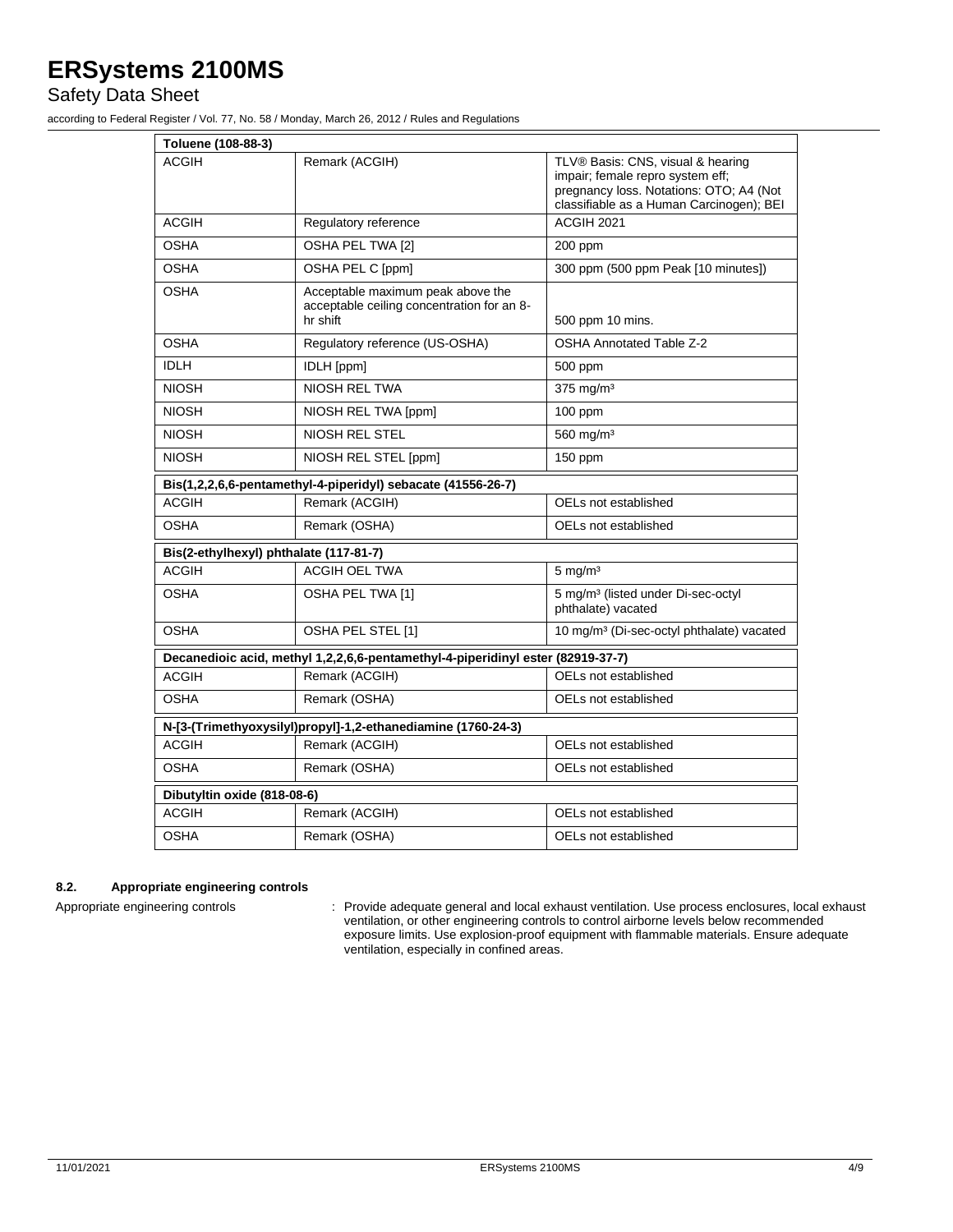Safety Data Sheet

according to Federal Register / Vol. 77, No. 58 / Monday, March 26, 2012 / Rules and Regulations

### **8.3. Individual protection measures/Personal protective equipment**

### **Personal protective equipment symbol(s):**



#### **Personal protective equipment:**

Gloves. Protective goggles. Wear chemically impervious apron over labcoat and full coverage clothing. In case of inadequate ventilation, wear respiratory protection.

### **Hand protection:**

Use gloves chemically resistant to this material when prolonged or repeated contact could occur. Gloves should be classified under Standard EN 374 or ASTM F1296. Suggested glove materials are: Nitrile, rubber, or Neoprene. Suitable gloves for this specific application can be recommended by the glove supplier.

### **Eye protection:**

Wear eye protection, including chemical splash goggles and a face shield when possibility exists for eye contact due to spraying liquid or airborne particles.

#### **Skin and body protection:**

Lab coat with chemically impervious apron.

### **Respiratory protection:**

An approved organic vapor respirator/supplied air or self-contained breathing apparatus must be used when vapor concentration exceeds applicable exposure limits.

| <b>SECTION 9: Physical and chemical properties</b>            |                          |  |
|---------------------------------------------------------------|--------------------------|--|
| 9.1.<br>Information on basic physical and chemical properties |                          |  |
| Physical state                                                | : Liquid                 |  |
| Appearance                                                    | Smooth viscous paste     |  |
| Color                                                         | : White                  |  |
| Odor                                                          | : Mild                   |  |
| Odor threshold                                                | : No data available      |  |
| рH                                                            | No data available        |  |
| Melting point                                                 | No data available        |  |
| Freezing point                                                | No data available        |  |
| Boiling point                                                 | : No data available      |  |
| Flash point                                                   | : 68.3 °C (155 °F)       |  |
| Relative evaporation rate (n-butyl acetate=1)                 | : No data available      |  |
| Flammability (solid, gas)                                     | No data available        |  |
| Vapor pressure                                                | : No data available      |  |
| Relative vapor density at 20 °C                               | : No data available      |  |
| Relative density                                              | : No data available      |  |
| Density                                                       | 12.8 lb/gal $\pm$ 0.2 lb |  |
| Solubility                                                    | No data available        |  |
| Partition coefficient n-octanol/water (Log Pow)               | : No data available      |  |
| Auto-ignition temperature                                     | : No data available      |  |
| Decomposition temperature                                     | : No data available      |  |
| Viscosity, kinematic                                          | No data available        |  |
| Viscosity, dynamic                                            | : No data available      |  |
| <b>Explosive limits</b>                                       | No data available        |  |
| <b>Explosive properties</b>                                   | No data available        |  |
| Oxidising properties                                          | : No data available      |  |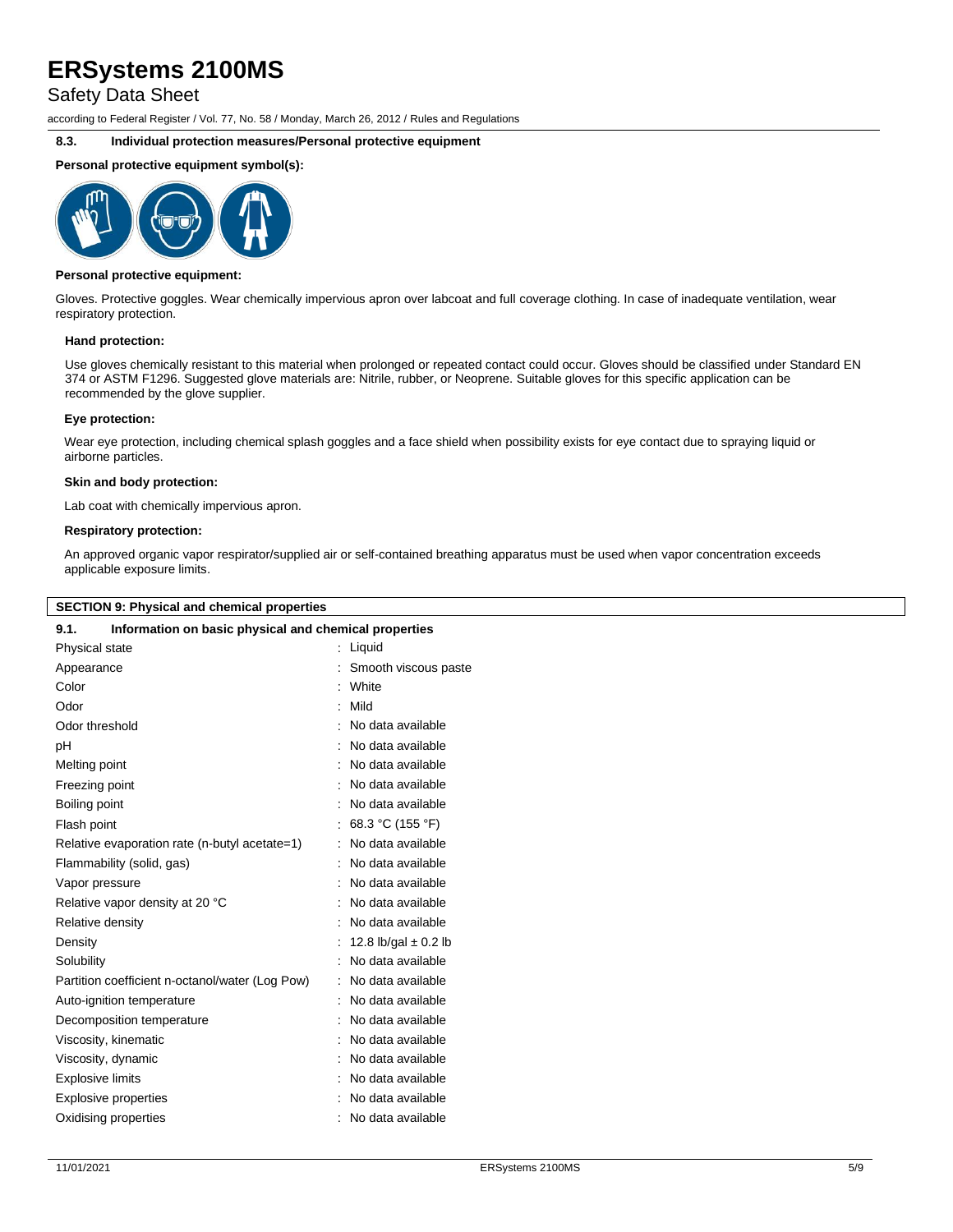## Safety Data Sheet

according to Federal Register / Vol. 77, No. 58 / Monday, March 26, 2012 / Rules and Regulations

## **9.2. Other information**

No additional information available

## **SECTION 10: Stability and reactivity**

### **10.1. Reactivity**

No dangerous reactions known under normal conditions of use.

## **10.2. Chemical stability**

Stable under recommended handling and storage conditions (see section 7).

### **10.3. Possibility of hazardous reactions**

None known.

## **10.4. Conditions to avoid**

High temperatures, incompatible materials.

### **10.5. Incompatible materials**

Oxidizing agents.

### **10.6. Hazardous decomposition products**

Carbon oxides (CO, CO2).

| <b>SECTION 11: Toxicological information</b>                 |                                                                                                                                                               |
|--------------------------------------------------------------|---------------------------------------------------------------------------------------------------------------------------------------------------------------|
| 11.1.<br>Information on toxicological effects                |                                                                                                                                                               |
| Acute toxicity (oral)                                        | : Not classified                                                                                                                                              |
| Acute toxicity (dermal)                                      | : Not classified                                                                                                                                              |
| Acute toxicity (inhalation)                                  | : Not classified                                                                                                                                              |
| Toluene (108-88-3)                                           |                                                                                                                                                               |
| LD50 oral rat                                                | 2600 mg/kg                                                                                                                                                    |
| LD50 dermal rabbit                                           | 12000 mg/kg                                                                                                                                                   |
| LC50 Inhalation - Rat                                        | 12.5 mg/l/4h                                                                                                                                                  |
| Bis(1,2,2,6,6-pentamethyl-4-piperidyl) sebacate (41556-26-7) |                                                                                                                                                               |
| LD50 oral rat                                                | 2615 mg/kg                                                                                                                                                    |
| Bis(2-ethylhexyl) phthalate (117-81-7)                       |                                                                                                                                                               |
| LD50 oral rat                                                | 30 g/kg                                                                                                                                                       |
| LD50 dermal rabbit                                           | 25 g/kg                                                                                                                                                       |
| LC50 Inhalation - Rat                                        | Inhalation LC50 Rat >23.67 mg/L 1 h                                                                                                                           |
| Dibutyltin oxide (818-08-6)                                  |                                                                                                                                                               |
| LD50 oral rat                                                | 44.9 mg/kg                                                                                                                                                    |
| Skin corrosion/irritation                                    | Not classified                                                                                                                                                |
| Serious eye damage/irritation                                | Not classified                                                                                                                                                |
| Respiratory or skin sensitisation                            | May cause an allergic skin reaction.                                                                                                                          |
| Germ cell mutagenicity                                       | : Not classified                                                                                                                                              |
| Carcinogenicity                                              | Not classified                                                                                                                                                |
| Reproductive toxicity                                        | May damage fertility or the unborn child.                                                                                                                     |
| STOT-single exposure                                         | Not classified                                                                                                                                                |
| STOT-repeated exposure                                       | : May cause damage to organs through prolonged or repeated exposure.                                                                                          |
| Aspiration hazard                                            | : Not classified                                                                                                                                              |
| Viscosity, kinematic                                         | No data available                                                                                                                                             |
| Symptoms/effects                                             | May cause an allergic skin reaction. May damage fertility. May damage the unborn child. May<br>cause damage to organs through prolonged or repeated exposure. |
| Symptoms/effects after inhalation                            | : May cause respiratory irritation.                                                                                                                           |
| Symptoms/effects after skin contact                          | : May cause an allergic skin reaction.                                                                                                                        |
| Symptoms/effects after eye contact                           | : May cause eye irritation.                                                                                                                                   |
| Symptoms/effects after ingestion                             | May cause gastrointestinal irritation.                                                                                                                        |
| Chronic symptoms                                             | May cause an allergic skin reaction. May damage fertility. May damage the unborn child. May<br>cause damage to organs through prolonged or repeated exposure. |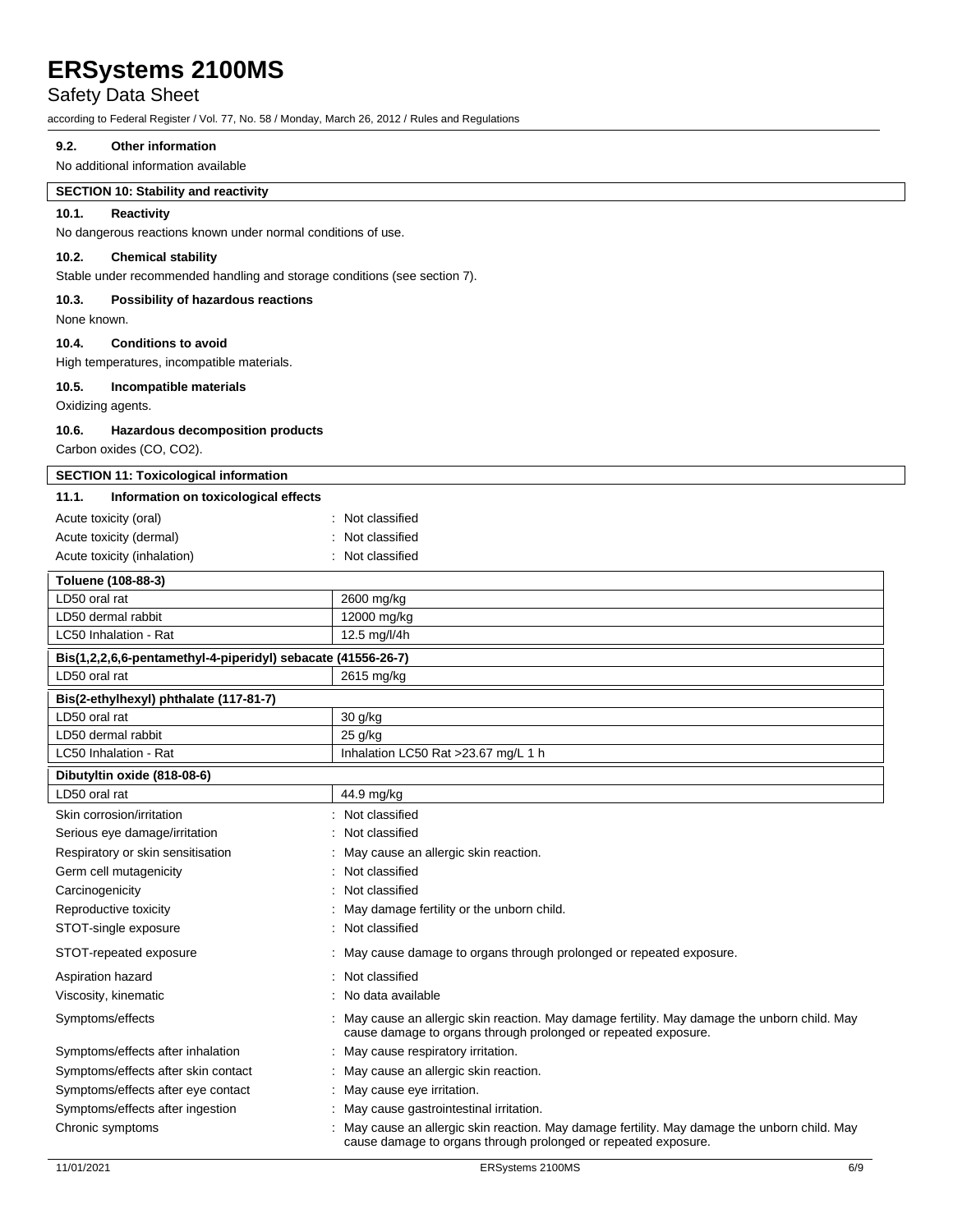## Safety Data Sheet

according to Federal Register / Vol. 77, No. 58 / Monday, March 26, 2012 / Rules and Regulations

| <b>SECTION 12: Ecological information</b>                                                                                                                                                                                                                                      |                                                                                                                                                                      |  |  |
|--------------------------------------------------------------------------------------------------------------------------------------------------------------------------------------------------------------------------------------------------------------------------------|----------------------------------------------------------------------------------------------------------------------------------------------------------------------|--|--|
| 12.1.<br><b>Toxicity</b>                                                                                                                                                                                                                                                       |                                                                                                                                                                      |  |  |
| Hazardous to the aquatic environment, short-<br>term (acute)                                                                                                                                                                                                                   | : Not classified                                                                                                                                                     |  |  |
| Hazardous to the aquatic environment, long-<br>term (chronic)                                                                                                                                                                                                                  | : Not classified                                                                                                                                                     |  |  |
| Ecology - general                                                                                                                                                                                                                                                              | : No information available.                                                                                                                                          |  |  |
| 12.2.<br>Persistence and degradability<br>No additional information available<br>12.3.<br><b>Bioaccumulative potential</b><br>No additional information available<br>12.4.<br><b>Mobility in soil</b><br>No additional information available<br>12.5.<br>Other adverse effects |                                                                                                                                                                      |  |  |
| Other adverse effects                                                                                                                                                                                                                                                          | : No data available.                                                                                                                                                 |  |  |
| <b>SECTION 13: Disposal considerations</b>                                                                                                                                                                                                                                     |                                                                                                                                                                      |  |  |
| <b>Disposal methods</b><br>13.1.                                                                                                                                                                                                                                               |                                                                                                                                                                      |  |  |
| Waste treatment methods                                                                                                                                                                                                                                                        | Do not discharge to public wastewater systems without permit of pollution control authorities.<br>No discharge to surface waters is allowed without an NPDES permit. |  |  |
| Product/Packaging disposal recommendations                                                                                                                                                                                                                                     | Dispose in a safe manner in accordance with local/national regulations. Do not allow the<br>product to be released into the environment.                             |  |  |
| <b>SECTION 14: Transport information</b>                                                                                                                                                                                                                                       |                                                                                                                                                                      |  |  |
| <b>Department of Transportation (DOT)</b>                                                                                                                                                                                                                                      |                                                                                                                                                                      |  |  |

In accordance with DOT

This mixture meets the requirements for 49 CFR 173.150(f)(1)(2) exemptions and the outer packages of this material would not require transportation labeling.

### **Transport by sea (IMDG)**

Not regulated for transport

### **Air transport (IATA)**

Not regulated for transport

### **SECTION 15: Regulatory information**

### **15.1. US Federal regulations**

#### **ERSystems 2100MS**

All chemical substances in this product are listed as "Active" in the EPA (Environmental Protection Agency) "TSCA Inventory Notification (Active-Inactive) Requirements Rule" ("the Final Rule") of Feb. 2019, as amended Feb. 2021, or are otherwise exempt or regulated by other agencies such as FDA or FIFRA.

| SARA Section 311/312 Hazard Classes | Physical hazard - Flammable (gases, aerosols, liquids, or solids)            |
|-------------------------------------|------------------------------------------------------------------------------|
|                                     | Health hazard - Respiratory or skin sensitization                            |
|                                     | Health hazard - Reproductive toxicity                                        |
|                                     | Health hazard - Specific target organ toxicity (single or repeated exposure) |

### **15.2. International regulations**

No additional information available

## **15.3. US State regulations**

WARNING: This product can expose you to Bis(2-ethylhexyl) phthalate, which is known to the State of California to cause cancer and birth defects or other reproductive harm. For more information go to www.P65Warnings.ca.gov.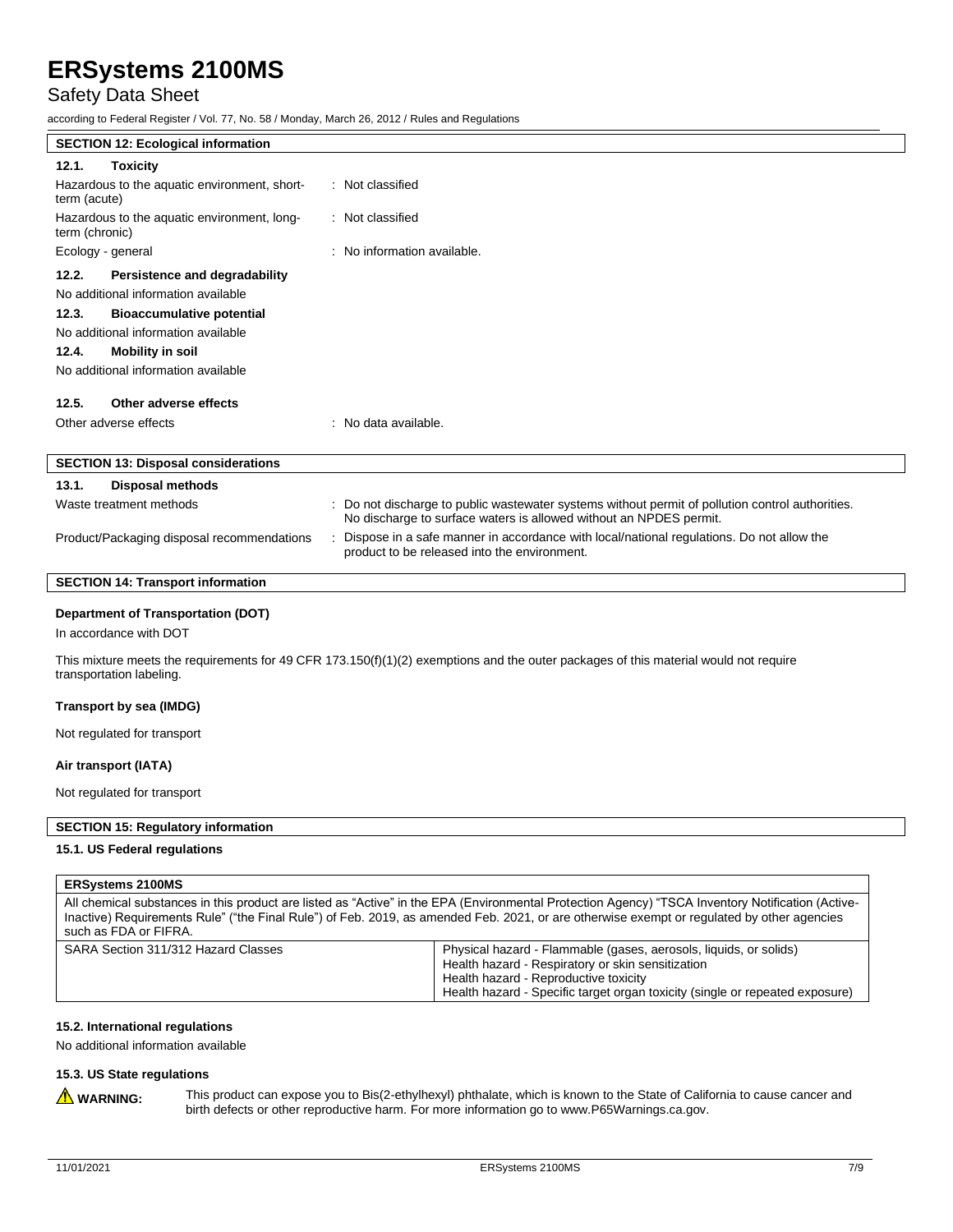Safety Data Sheet

according to Federal Register / Vol. 77, No. 58 / Monday, March 26, 2012 / Rules and Regulations

| Component                                   | Carcinogenicity | Developmental<br>toxicity |                                                                                                                                                                                                                                                                        | Reproductive<br>toxicity male | Reproductive<br>toxicity<br>female | No significant<br>risk level (NSRL)                  | <b>Maximum</b><br>allowable<br>dose level<br>(MADL)      |
|---------------------------------------------|-----------------|---------------------------|------------------------------------------------------------------------------------------------------------------------------------------------------------------------------------------------------------------------------------------------------------------------|-------------------------------|------------------------------------|------------------------------------------------------|----------------------------------------------------------|
| Toluene (108-88-3)                          |                 | X                         |                                                                                                                                                                                                                                                                        |                               |                                    |                                                      | 7000 µg/day                                              |
| Bis(2-ethylhexyl)<br>phthalate (117-81-7)   | X               | X                         |                                                                                                                                                                                                                                                                        | X                             |                                    | $310 \mu g/day$                                      |                                                          |
| Titanium dioxide<br>$(13463 - 67 - 7)$      | X               |                           |                                                                                                                                                                                                                                                                        |                               |                                    | Not available                                        |                                                          |
| Methyl alcohol (67-56-<br>1)                |                 |                           | X                                                                                                                                                                                                                                                                      |                               |                                    |                                                      | 47000 µg/day<br>(inhalation);<br>23,000 µg/day<br>(oral) |
| Benzene (71-43-2)                           | X               |                           | X                                                                                                                                                                                                                                                                      | X                             |                                    | $6.4 \mu g/day$ (oral);<br>13 µg/day<br>(inhalation) | 24 µg/day<br>(oral); 49<br>µg/day<br>(inhalation)        |
| Formaldehyde (50-00-<br>(0)                 | X               |                           |                                                                                                                                                                                                                                                                        |                               |                                    | 40 µg/day                                            |                                                          |
| Cumene (98-82-8)                            | X               |                           |                                                                                                                                                                                                                                                                        |                               |                                    |                                                      |                                                          |
| Ethylbenzene (100-41-<br>4)                 | X               |                           |                                                                                                                                                                                                                                                                        |                               |                                    | 54 µg/day<br>(inhalation); 41<br>µg/day (oral)       |                                                          |
| Silica: Crystalline,<br>quartz (14808-60-7) | X               |                           |                                                                                                                                                                                                                                                                        |                               |                                    |                                                      |                                                          |
| n-Hexane (110-54-3)                         |                 |                           |                                                                                                                                                                                                                                                                        | X                             |                                    |                                                      | 28000 µg/day<br>oral                                     |
| Component                                   |                 |                           | State or local regulations                                                                                                                                                                                                                                             |                               |                                    |                                                      |                                                          |
| Toluene (108-88-3)                          |                 |                           | U.S. - New Jersey - Right to Know Hazardous Substance List; U.S. - Pennsylvania -<br>RTK (Right to Know) List; U.S. - Massachusetts - Right To Know List                                                                                                               |                               |                                    |                                                      |                                                          |
| Bis(2-ethylhexyl) phthalate (117-81-7)      |                 |                           | U.S. - Massachusetts - Right To Know List; U.S. - New Jersey - Right to Know<br>Hazardous Substance List; U.S. - Pennsylvania - RTK (Right to Know) -<br>Environmental Hazard List; U.S. - Pennsylvania - RTK (Right to Know) - Special<br><b>Hazardous Substances</b> |                               |                                    |                                                      |                                                          |
| Titanium dioxide (13463-67-7)               |                 |                           | U.S. - New Jersey - Right to Know Hazardous Substance List; U.S. - Pennsylvania -<br>RTK (Right to Know) List; U.S. - Massachusetts - Right To Know List                                                                                                               |                               |                                    |                                                      |                                                          |
| Methyl alcohol (67-56-1)                    |                 |                           | U.S. - New Jersey - Right to Know Hazardous Substance List; U.S. - Pennsylvania -<br>RTK (Right to Know) List; U.S. - Pennsylvania - RTK (Right to Know) -<br>Environmental Hazard List; U.S. - Massachusetts - Right To Know List                                     |                               |                                    |                                                      |                                                          |
| Benzene (71-43-2)                           |                 |                           | U.S. - New Jersey - Right to Know Hazardous Substance List; U.S. - Pennsylvania -<br>RTK (Right to Know) List: U.S. - Massachusetts - Right To Know List                                                                                                               |                               |                                    |                                                      |                                                          |
| Formaldehyde (50-00-0)                      |                 |                           | U.S. - New Jersey - Right to Know Hazardous Substance List; U.S. - Pennsylvania -<br>RTK (Right to Know) List; U.S. - Massachusetts - Right To Know List                                                                                                               |                               |                                    |                                                      |                                                          |
| Cumene (98-82-8)                            |                 |                           | U.S. - New Jersey - Right to Know Hazardous Substance List; U.S. - Pennsylvania -<br>RTK (Right to Know) List; U.S. - Massachusetts - Right To Know List; U.S. -<br>Pennsylvania - RTK (Right to Know) - Special Hazardous Substances                                  |                               |                                    |                                                      |                                                          |
| Ethylbenzene (100-41-4)                     |                 |                           | U.S. - New Jersey - Right to Know Hazardous Substance List; U.S. - Pennsylvania -<br>RTK (Right to Know) List; U.S. - Massachusetts - Right To Know List                                                                                                               |                               |                                    |                                                      |                                                          |
| Silica, amorphous (7631-86-9)               |                 |                           | U.S. - New Jersey - Right to Know Hazardous Substance List; U.S. - Massachusetts<br>- Right To Know List; U.S. - Pennsylvania - RTK (Right to Know) List                                                                                                               |                               |                                    |                                                      |                                                          |
| Silica: Crystalline, quartz (14808-60-7)    |                 |                           | U.S. - New Jersey - Right to Know Hazardous Substance List; U.S. - Pennsylvania -<br>RTK (Right to Know) List; U.S. - Massachusetts - Right To Know List                                                                                                               |                               |                                    |                                                      |                                                          |
| Aluminum oxide (1344-28-1)                  |                 |                           | U.S. - New Jersey - Right to Know Hazardous Substance List; U.S. - Massachusetts<br>- Right To Know List; U.S. - Pennsylvania - RTK (Right to Know) - Environmental<br><b>Hazard List</b>                                                                              |                               |                                    |                                                      |                                                          |